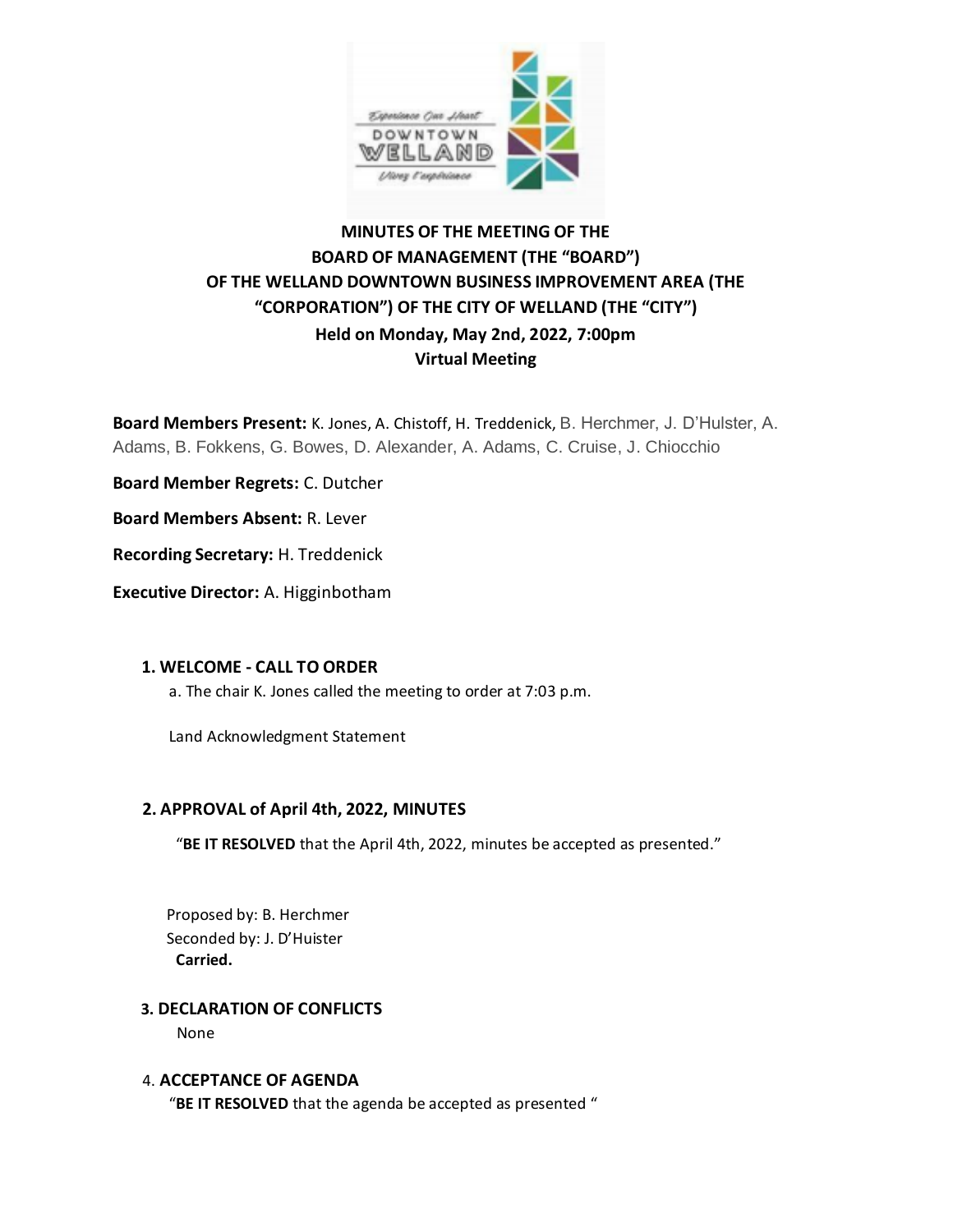Proposed by: A. Chistoff Seconded by: D. Alexander **Carried.** 

#### **5. CHAIR'S REPORT** K. Jones

- Concerts of Canal
	- Had Launch event at Taris with several councillors, good attendance, positive feedback was received on the programming
	- Now the focus is on marketing-social media, posters→ all members are encouraged to promote the concerts via their networks
	- Posters will be released in June
	- Beginning to recruit volunteers for concerts to "pass the bucket" --> reach out to Alexis with interest

## **6. EXECUTIVE DIRECTOR'S REPORT** A. Higginbotham

- Concerts On Canal
	- Large scale posters are beginning to be distributed
	- Working on creation for posters with individual evening posters, some posters will be available to hand out
	- Social media views within 4 days (unboosted)
		- Shares 161
		- Reach 16, 864 people
- Funding
	- Approved for Canada Summer Jobs→ 2 of the 3 positions approved (approx. \$20,000)
		- The students are returning from last year, they will focus on event planning
	- Waiting for notice on Digital Main Street 4.0
		- Funding for 2 years with an ambassador to assist with the application process
		- Hoping to keep previous employee (Tiana) for 18 hours per week throughout the 2 years
		- Partnering with Port Colborne to share the position
		- Those who have received the grant previously can re-apply
	- Niagara Regional BIA Meetings
		- Alexis participates in the monthly meeting
		- Meetings are available for board members to attend
		- Creating more collaboration and collective working between municipalities
		- Will be meeting with Regional Economic Development to discuss issues impacting businesses
	- Community Watch
		- Beginning "de-escalation" training for those working frontline and dealing with challenging situations. Still assessing who will lead this.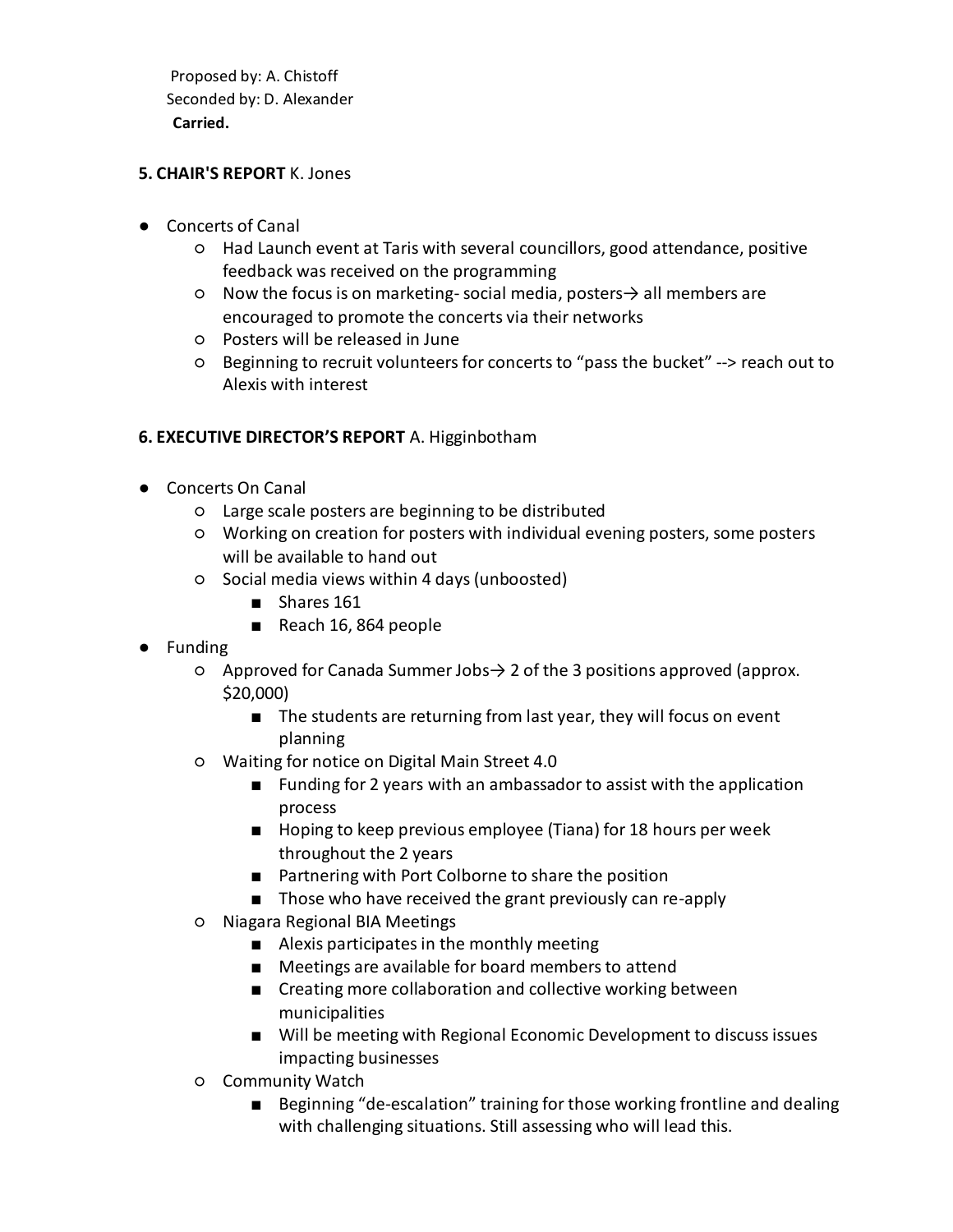- This will be a combined group of city staff, downtown members, bus terminal staff and other frontline staff, WDBIA members
- This will likely be virtual training, but live training may be possible if there is enough interest
- Travelodge
	- Serves Welland residents as a shelter (5 beds)
	- The funding for the shelter is extended
	- The aim is to have the hotel fully operational to paying guests for Canada Summer Games
- OBIA Conference
	- Alexis attended in person last week
	- Conferences and panels are very informational and beneficial. These are open for board members
	- Key takeaway learnings included the idea of "walkable downtowns" and "bikeable cities"
- Mayors Roundtable (presented by K. Jones)
	- Related to labor shortage in Niagara and beyond
	- Strategizing with various employers and economic development
- City of Welland Podcast
	- K. Jones spoke on the new podcast about the WDBIA, past and upcoming events and activities
	- Opportunity to increase the relationship with the city
	- Catholic School Board provides opportunities to expose students to the trades, retail etc. Will continue to gather information about this program and develop relationships to hire students

# **7. COMMITTEE REPORTS**

#### **FINANCE** A. Chistoff

March 2022

- More activity through March than has been happening in recent months
- Income came from City of Welland and sponsorship towards the COC
- Expenses: payroll, professional fees, COC deposits

#### Year to Date

- Most income came in March 2022
- Expenses: conference fees, OBIA fees, COC fees, professional fees
- Will create a separate spreadsheet to highlight the Concert on Canal budget management (revenue and expenses).
- Draft statements from auditors were received today and will be reviewed for next meeting

Motion- "That the WDBIA board accept the financial statements as presented"

Proposed: A. Chistoff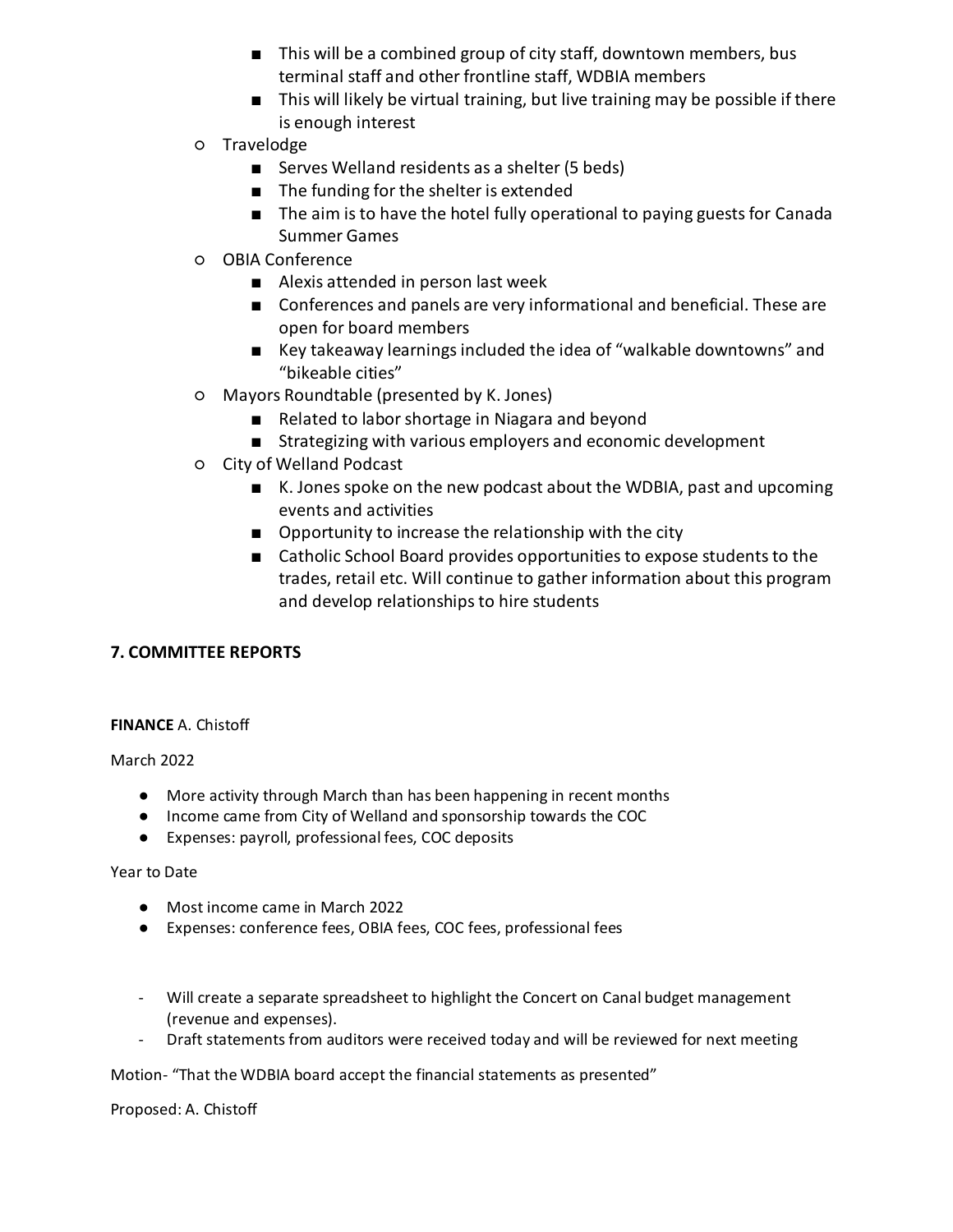#### **Carried**

## **BEAUTIFICATION COMMITTEE** A. Higginbotham

- Rainbow Crosswalk
	- Will be installed on May 30th or 31st
	- Aiming for 31st to align with Pride Flag raising at City Hall
	- Approx. \$19,000 to be paid by the City of Welland with a \$6000 WDBIA fundraising contribution. Cheques still arriving from sponsors.
	- WDBIA is aiming to increase involvement with Pride Niagara and the LGBTQ2+ community.
	- C. Dutcher is on the City LGBTQ2+ Advisory committee and is fostering this relationship
- Community Garden
	- The garden (corner of Young Street and Hellems) will move in October/ November 2022 and will remain in its current location for this season
	- Currently looking for another location
	- Small Scale Farms, who owns the garden, will continue to operate the garden.
- Planters
	- Will be planted 1st week of June
	- Planters will follow the same plan as last summer
	- This will be coordinated with the city planters

# **MARKETING AND EVENTS** K. Jones

- Concerts On the Canal
	- Programing was discussed above
	- The stage is in need of many repairs and is working to make these repairs in time for the concerts
	- May not be time to fully align the stage with the bleachers
- Rose Festival
	- This will be the first official event on the stage this season
- Canada Day
	- Working with city staff on the plan for the day
	- Alexis is collaborating with local artists (connection was made through the Welland Creatives Network). This will include a graffiti activity
	- WDBIA has booked 2 bands- Indigenous blues artist and Tragically Hip Tribute Band
- 13 On 13th
	- Produced by the Welland Creatives Network
	- Multidisciplinary art event at the Welland Museum (visual art, DJ, performance)
	- 13 local artists will be sharing their work
	- Museum sponsoring the space, WDBIA sponsoring some funding
- Rose Festival Sponsorship